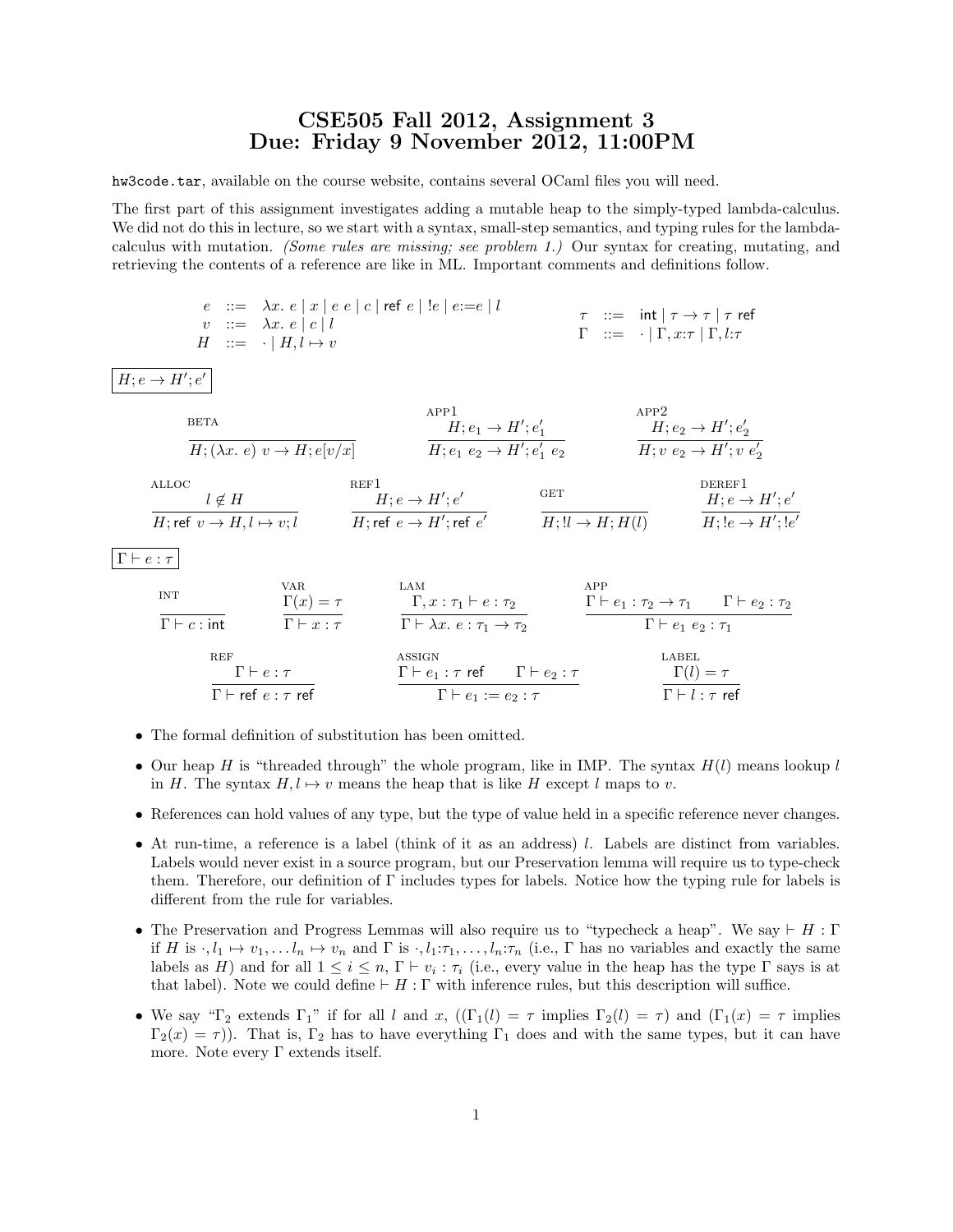- 1. The semantics is missing rules for assignment expressions. Add them. Enforce left-to-right evaluation. The result of an assignment should be (1) a heap where one label maps to a different value and (2) the value that was assigned. Note (2) is unlike ML, where the result is ().
- 2. The type system is missing a rule for dereference. Add it.
- 3. Prove this Progress Lemma: If  $\vdash H : \Gamma$  and  $\Gamma \vdash e : \tau$  and e is not a value, then there exists an H' and  $e'$  such that  $H; e \rightarrow H'; e'.$

Assume (i.e, use without proof) this (trivial) Canonical Forms Lemma: If  $\vdash H : \Gamma$  and  $\Gamma \vdash v : \tau$  then:

- If  $\tau$  is int, then v is some c.
- If  $\tau$  is some  $\tau_1 \to \tau_2$ , then v is some  $\lambda x$ . e.
- If  $\tau$  is some  $\tau'$  ref, then v is some l and  $H(l)$  is some v'.
- 4. Prove this Preservation Lemma: If  $\vdash H : \Gamma$  and  $\Gamma \vdash e : \tau$  and  $H : e \to H' : e'$ , then there exists a  $\Gamma'$  such that  $\Gamma'$  extends  $\Gamma$ ,  $\vdash H' : \Gamma'$ , and  $\Gamma' \vdash e' : \tau$ .

Assume (i.e., use without proof) these lemmas:

- Weakening: If  $\Gamma \vdash e : \tau$  and  $\Gamma'$  extends  $\Gamma$ , then  $\Gamma' \vdash e : \tau$ . (Hint: The heap requires using this lemma directly in certain cases of the Preservation proof.)
- Heap Lookup: If  $\vdash H : \Gamma$ , then  $\Gamma \vdash H(l) : \Gamma(l)$ .
- Heap Extension: If  $\vdash H : \Gamma$  and  $l \notin H$  and  $\Gamma \vdash v : \tau$ , then  $\vdash H, l \mapsto v : \Gamma, l : \tau$ .
- Heap Update: If  $\vdash H : \Gamma$  and  $\Gamma(l) = \tau$  and  $\Gamma \vdash v : \tau$ , then  $\vdash H, l \mapsto v : \Gamma$ .
- Substitution: If  $\Gamma, x:\tau' \vdash e : \tau$  and  $\Gamma \vdash e' : \tau'$ , then  $\Gamma \vdash e[e'/x] : \tau$ .

5. Explain why the Preservation Proof would not succeed if it did not state that  $\Gamma'$  extends  $\Gamma$ .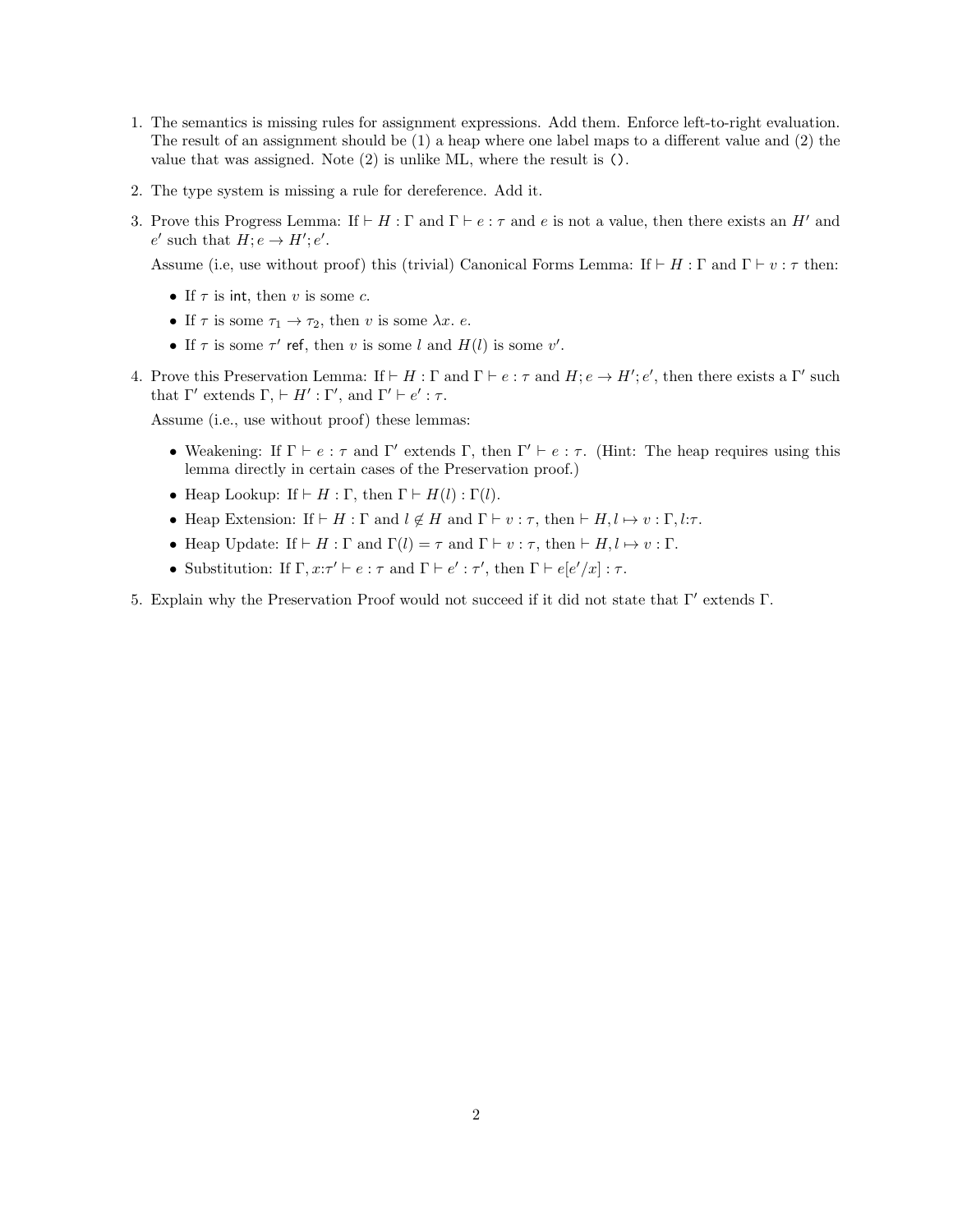The second part of this assignment investigates implementing a type-checker and a *left-to-right, large-step*, environment-based interpreter for our language in ML.

Language and Concrete Syntax: The code provided to you defines abstract syntax and a parser for the simply-typed λ-calculus with integers, addition, multiplication, greater-than, conditionals (0 is false, other integers are true), and a heap. To make parsing and type-checking easier, functions have the concrete form (fn x:t. e). Specfically, they must be surrounded by parentheses, they must have explicit argument types, and the ":" and "." must be present. Conditionals, assignment, dereference, allocation, and let-expressions also require parentheses around them; see the example file provided. The parser desugars let to function application. Advice: If you get a parser error, make a copy of your file and use manual binary search to find it.

Large-Step: A large-step interpreter for a language with a heap must produce a heap and a value as results and "thread the heap along". For example, if we were using substitution (we are not; see below), the code for application would correspond to this inference rule:

$$
\frac{H; e_1 \Downarrow H_1; \lambda x. e_3 \qquad H_1; e_2 \Downarrow H_2; v_2 \qquad H_2; e_3[v_2/x] \Downarrow H_3; v}{H; e_1 e_2 \Downarrow H_3; v}
$$

Environments: An environment-based interpreter does not use substitution. Instead, the program state includes an environment, which maps variables to values. To implement lexical scope correctly, functions are not values—they evaluate to *closures* (written  $\langle e, E \rangle$  below). Here is a formal large-step semantics for a small language without a heap (see above). Pay particular attention to the rule for function application—we evaluate function bodies using the environment in its closure! Notice we do not "thread the environment along"; evaluation does not produce an environment.

$$
e ::= c | x | \lambda x. e | e e | \langle \lambda x. e, E \rangle
$$
  
\n
$$
E ::= \cdot | E, x \mapsto v
$$
  
\n
$$
v ::= c | \langle \lambda x. e, E \rangle
$$
  
\n
$$
\overline{E; v \Downarrow v}
$$
  
\n
$$
\overline{E; x \Downarrow E(x)}
$$
  
\n
$$
\overline{E; \lambda x. e \Downarrow \langle \lambda x. e, E \rangle}
$$
  
\n
$$
\overline{E; e_1 \Downarrow \langle \lambda x. e_3, E_1 \rangle}
$$
  
\n
$$
\overline{E; e_2 \Downarrow v_2}
$$
  
\n
$$
\overline{E; e_1 e_2 \Downarrow v}
$$
  
\n
$$
E; e_1 e_2 \Downarrow v
$$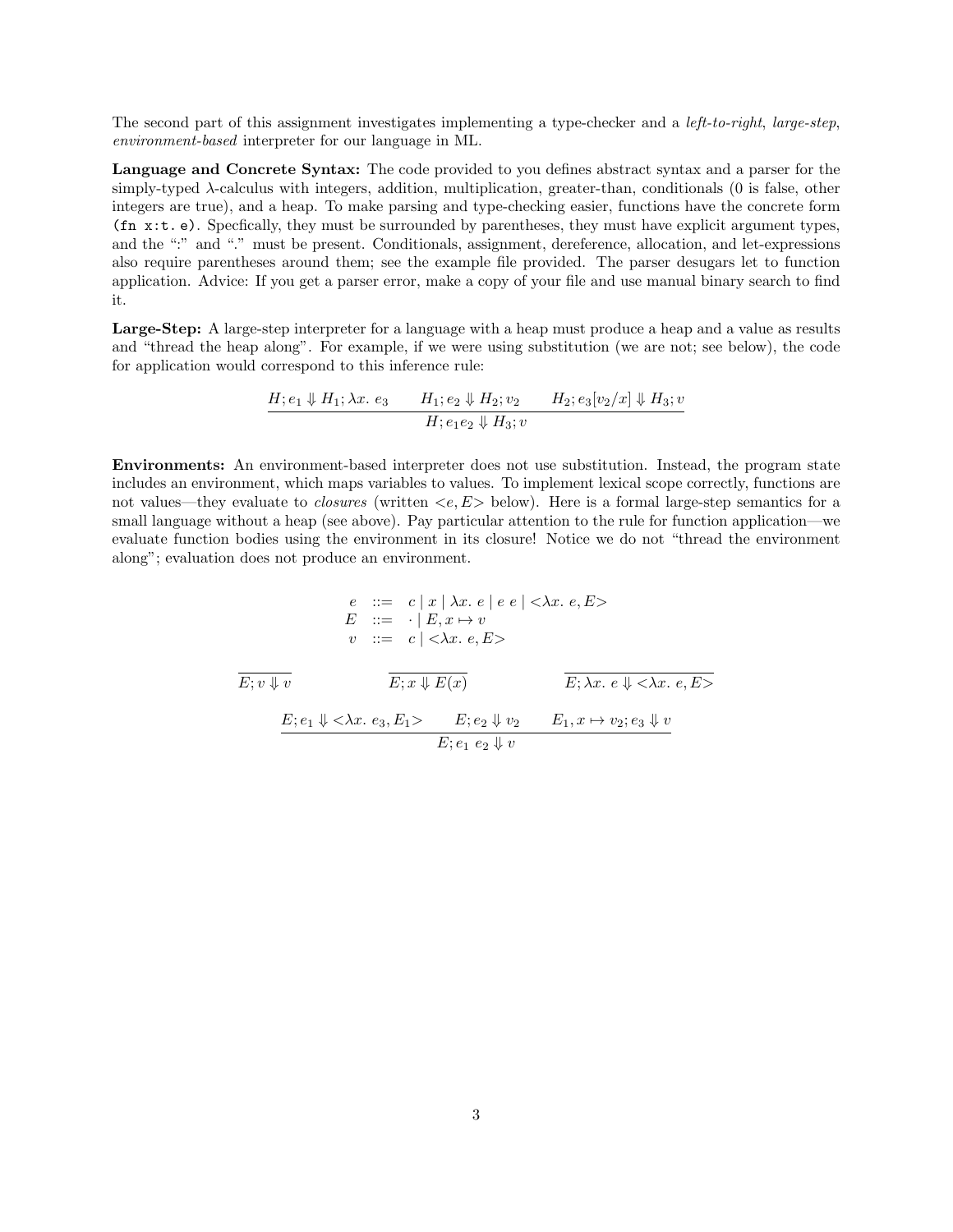- 6. Complete the type-checker Main.typecheck. Your type-checker should succeed only for "source programs" – reject any expression containing a label or a closure. Raise TypeError if and only if the expression does not typecheck under the provided context. Use the little list library in the file for managing the context (but remember to catch ListError where necessary).
- 7. Complete the large-step interpreter Main.interpret. Remember to "thread the heap through." In particular, at a function call, the body is evaluated using the environment in the closure but the current heap. Use the little list library in the file for managing environments and heaps. Your interpreter should raise an exception if it gets stuck. (But expressions that type-check should not get stuck).
- 8. The provided example program should produce the value 3. Explain why by explaining how the "function" bound to newf behaves.
- 9. In a file called infinite write a program that type-checks and for which the interpreter will run forever. Hint: A function can call itself via "backpatching" through the heap.
- 10. In the provided file factorial, replace the expression bound to fact so that it produces a function that computes the factorial of positive numbers. Hint: Use the same "backpatching" trick.

## Challenge Problems:

- A. Add "garbage collection" to your interpreter as follows. Whenever the heap has 50 labels in it, run a procedure that removes any "unreachable" labels. A label is reachable if it (1) it occurs in the current expression or (2) it occurs in the value for a label that is itself reachable. For a closure's environment, a label occurrence "counts" only if it is in the binding of a variable that occurs in the closure body. If nothing can be garbage-collected, terminate evaluation with an "out-of-memory" exception.
- B. Give an example program that runs forever, would use an infinite heap without garbage collection, but never runs out of memory with your garbage collector.
- C. Give an example program that runs out of memory only because the garbage collector is too conservative. That is, it does not remove labels, but if it did, then the program would not run out of memory and the program would never get stuck. Your example should not be specialized to the value 50. That is, it should work for any "maximum heap size."